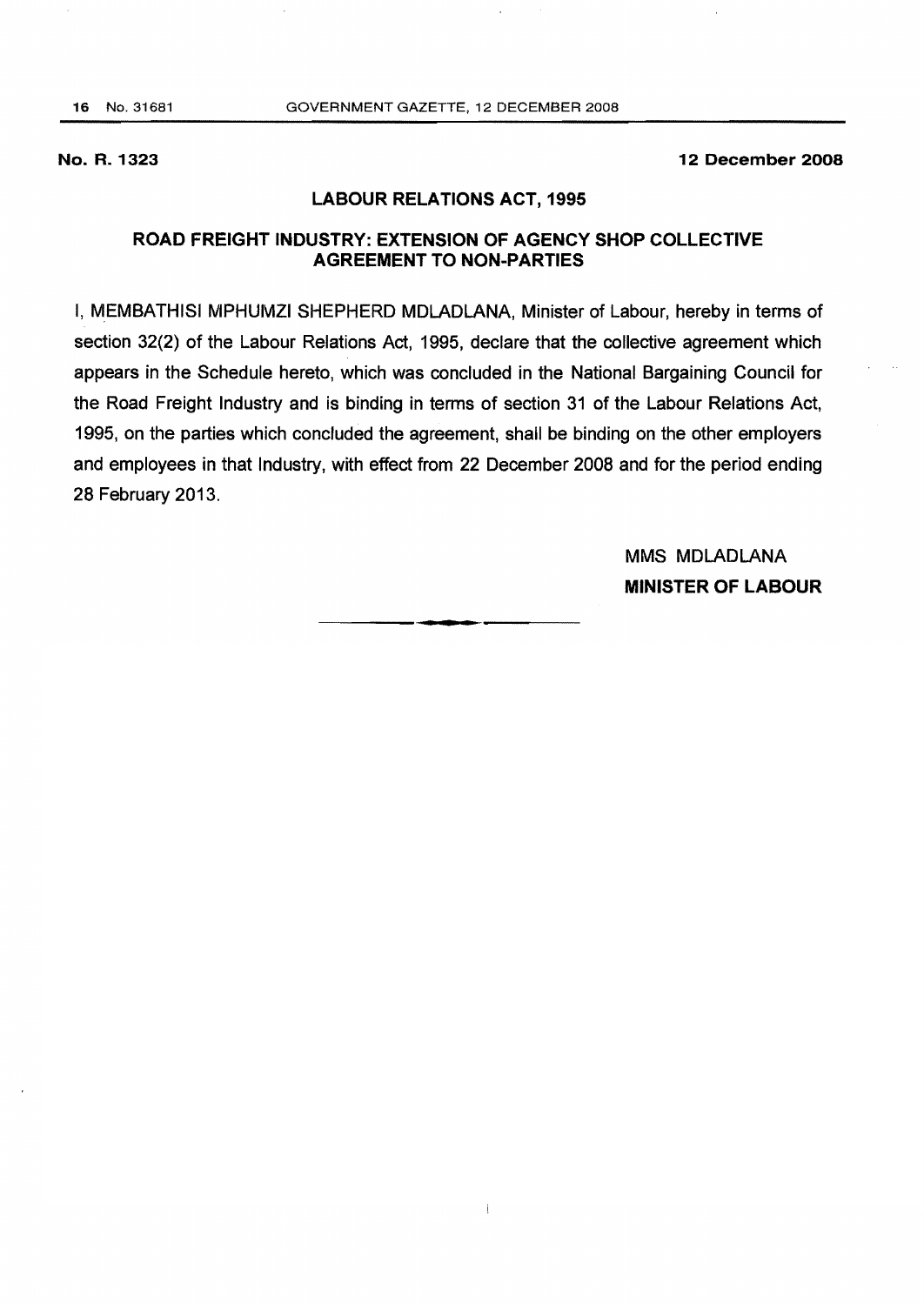#### **SCHEDULE**

# NATIONAL BARGAINING COUNCIL FOR THE ROAD FREIGHT INDUSTRY

## AGENCY SHOP COLLECTIVE AGREEMENT

in accordance with the provisions of the Labour Relations Act, 1995, made and entered into by and between the

#### Road Freight Employers' Association

(hereinafter referred to as the "employers" or the "employers' organisation"), of

# the one part, and the

# Motor Transport Workers' Union (South Africa)

#### Professional Transport Workers' Union of South Africa

## South African Transport and Allied Workers' Union (SATAWU)

# and the

## Transport and Allied Workers' Union of South Africa (TAWU)

(hereinafter referred to as the "employees" or the "trade unions"), of the other part, being the parties to the National Bargaining Council for the Road Freight Industry (NBCRFI).

## 1. SCOPE OF APPLICATION

- (1) The terms of this Agreement shall be observed
	- (a) throughout the Republic of South Africa; and
	- (b) by all the employers and employees in the NBCRFI who are members of the employers' organisations and the trade unions, respectively;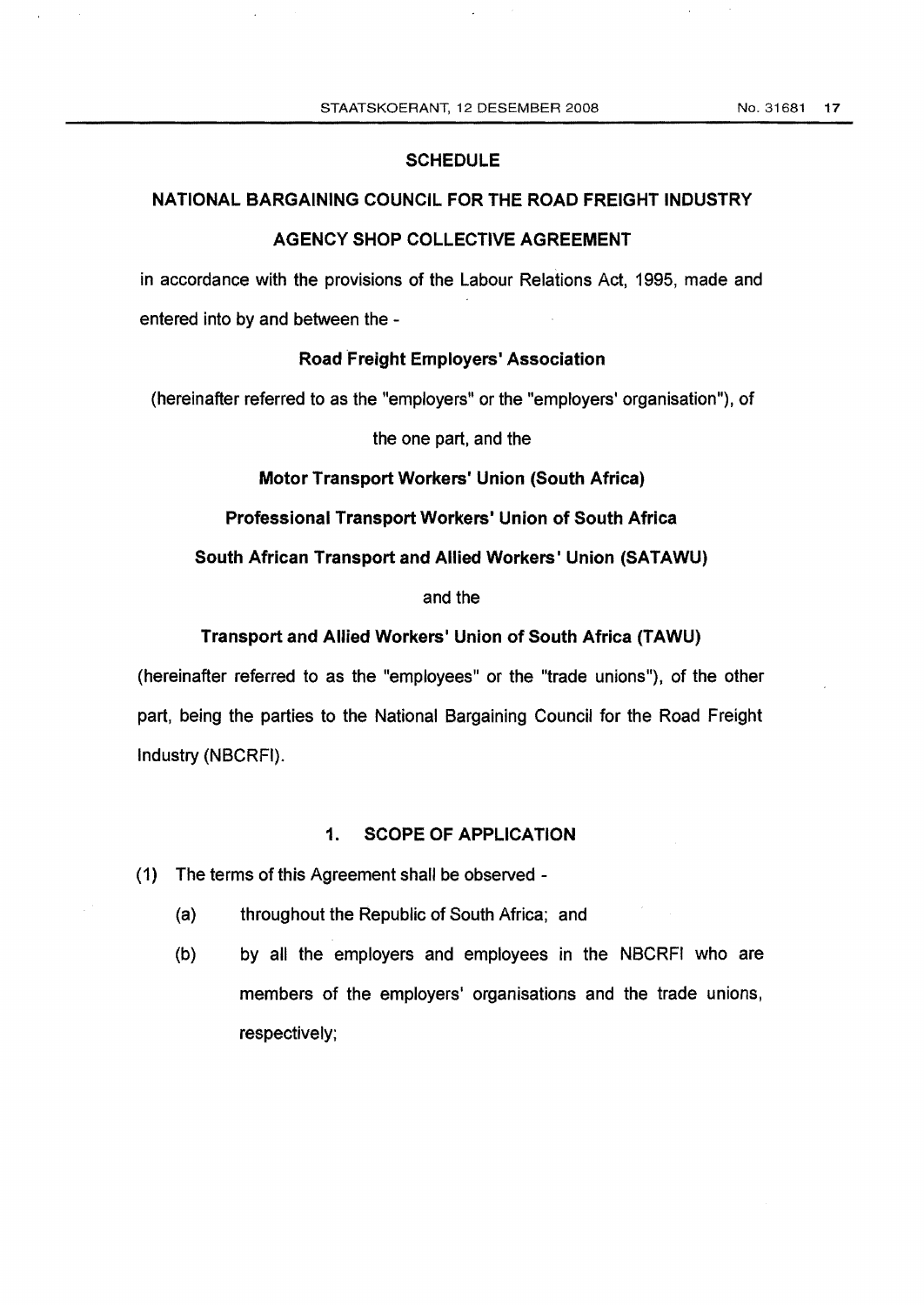(c) in the A Area, which consists of the Magisterial Districts of Alberton, Benoni, Boksburg, Brakpan [excluding those portions of the Magisterial Districts of Boksburg and Brakpan which, prior to the publication of Government Notice No. R. 1779 of 6 November 1964, fell within the Magisterial District of Heidelberg, and excluding those portions of the Magisterial' District of Brakpan which, prior to 1 April 1966 and 1 July 1972 (Government Notices Nos. R. 498 and R. 871 of 1 April 1966 and 26 May 1972, respectively), fell within the Magisterial District of Nigel], Delmas, Germiston, Johannesburg; Kempton Park [excluding those portions which, prior to 29 March 1956 and 1 November 1970 (Government Notices Nos. R. 556 and R. 1618 of 29 March 1956 and 2 October 1970, respectively); fell within the Magisterial District of Pretoria], Krugersdorp [including those portions of the Magisterial Districts of Koster and Brits which, prior to 26 July 1963 and 1 June 1972 (Government Notices Nos. R. 1105 and R. 872 of 26 July 1963 and 26 May 1972, respectively), fell within the Magisterial District of Krugersdorp], Oberholzer (excluding that portion of the Magisterial District of Oberholzer which, prior to the publication of Government Notice No. R. 1745 of 1 September 1978, fell within the Magisterial District of Potchefstroom), Randburg (excluding that portion which, prior to the publication of Government Notice No. R. 2152 of 22 November 1974, fell . within the Magisterial District of Pretoria), Randfontein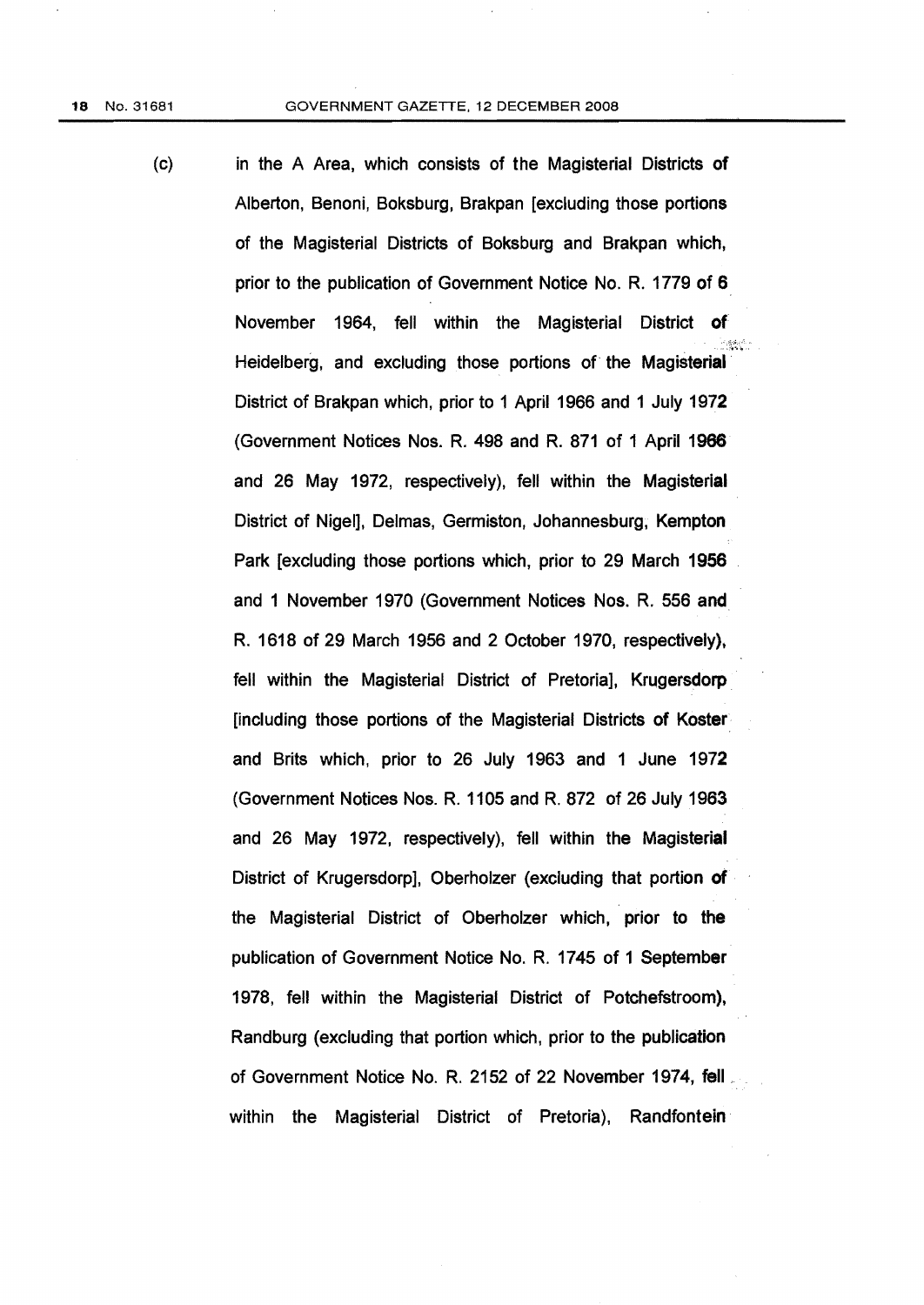(including that portion of the Magisterial District of Koster which, prior to the publication of Government Notice No. R. 1105 of 26 July 1963, fell within the Magisterial District of Randfontein, but excluding the farms Moadowns 1, Holfontein 17, Leeuwpan 18, Ireton 19, Pahtiki 20, Bospan 21 and Rietfontein 48), Roodepoort,' Springs, Vanderbjjlpark, Vereeniging and Westonaria; and

(d) in the B Area, which consists of the rest of the Republic of South Africa, excluding the Magisterial Districts specified in paragraph (c).

 $(2)$  Notwithstanding the provisions of clause 1(a), the terms of this Agreement shall not apply to non-parties in respect of clauses 1{1)(b} and 2.

# 2. **PERIOD OF OPERATION OF AGREEMENT**

This Agreement shall come into operation on such date as may be fixed by the Minister of Labour in terms of section 32 of the Labour Relations Act, 1995, and shall remain in force until 28 February 2013.

#### 2A. **TERMS AND CONDITIONS**

A separate Agency Shop Agreement in terms of section 25 of the Labour Relations Act (the Act) is hereby agreed to and the provisions of the Act shall apply to the Agency Shop Agreement. The object of the Agency Shop Agreement is to ensure that all employees and employers who receive the benefits of collective bargaining contribute towards its costs.

The Agency Shop Agreement shall be subject to the respective parties being representative, as required by section 25 of the Act, of employees or employers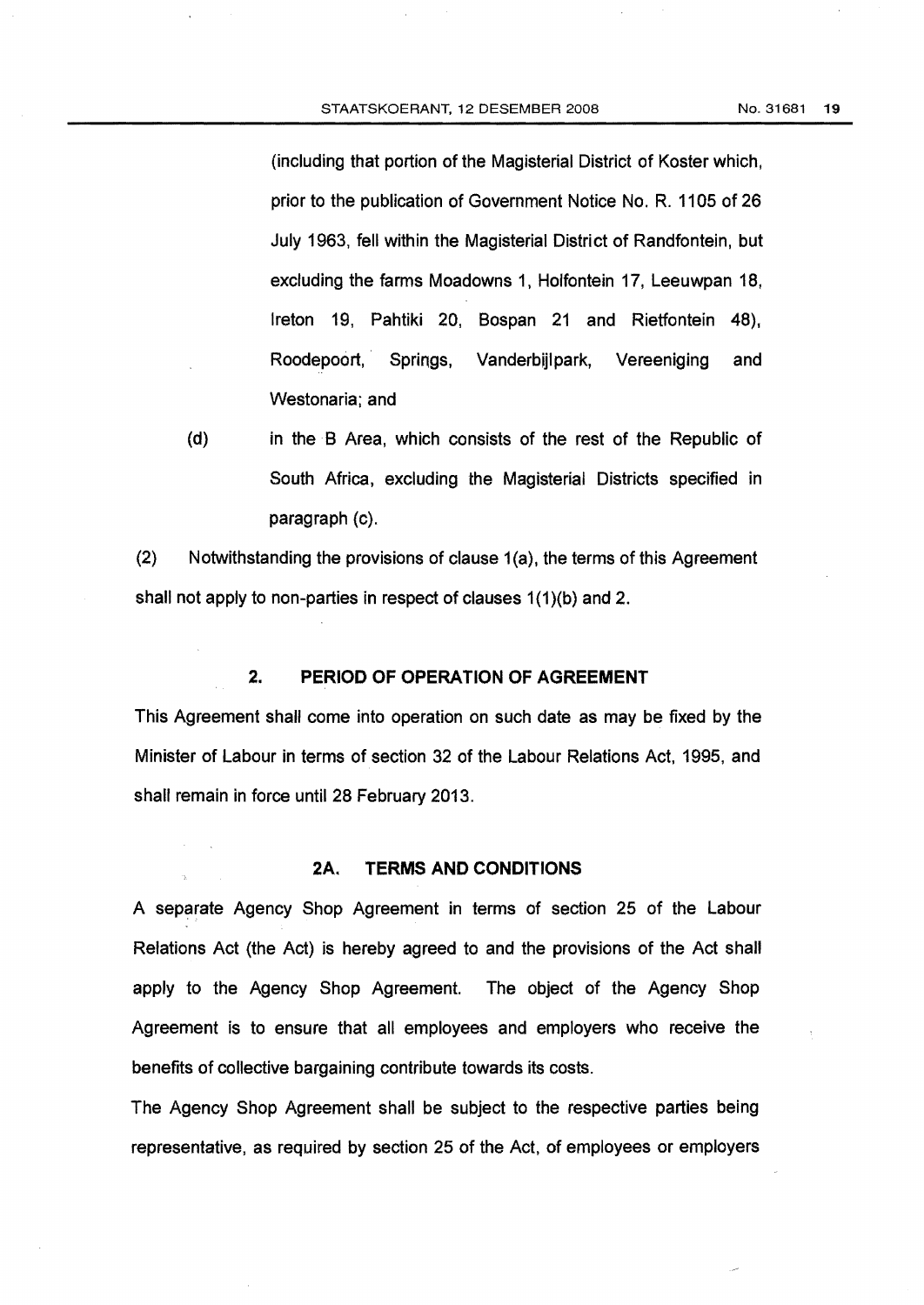who are covered by the Main Collective Agreement of the NBCRFI as verified by the Department of Labour from time to time. Accordingly, the application of the Agency Shop Agreement to either of the parties shall be subject to that party being representative.

#### 3. **DEFINITIONS**

(1) Unless the contrary intention appears, any expression used in this Agreement which is defined in the Labour Relations Act, 1995, shall have the same meaning as in that Act, any reference to the singular shall include the plural and vice versa, any reference to any gender shall include the opposite gender, any reference to an Act shall include any amendment to such Act and further, unless inconsistent with the context -

"Act" means the Labour Relations Act, 1995 (Act No. 66 of 1995);

"Agency Shop Levy" means the fee set out in clause 4 of this Agreement;

"Council" means the National Bargaining Council for the Road Freight Industry;

"day", for the purposes of calculating a night-shift allowance, means a period of 24 hours from midnight to midnight, and in the case of a normal working day or of an employee who works shifts, it means a period of 24 hours reckoned from the time work commences;

"employer" means any person whomsoever who employs or provides work for any other person and who remunerates or expressly or tacitly undertakes to remunerate him or who, subject to section 3 of the Act, permits any other person whomsoever in any manner to assist him in the carrying on or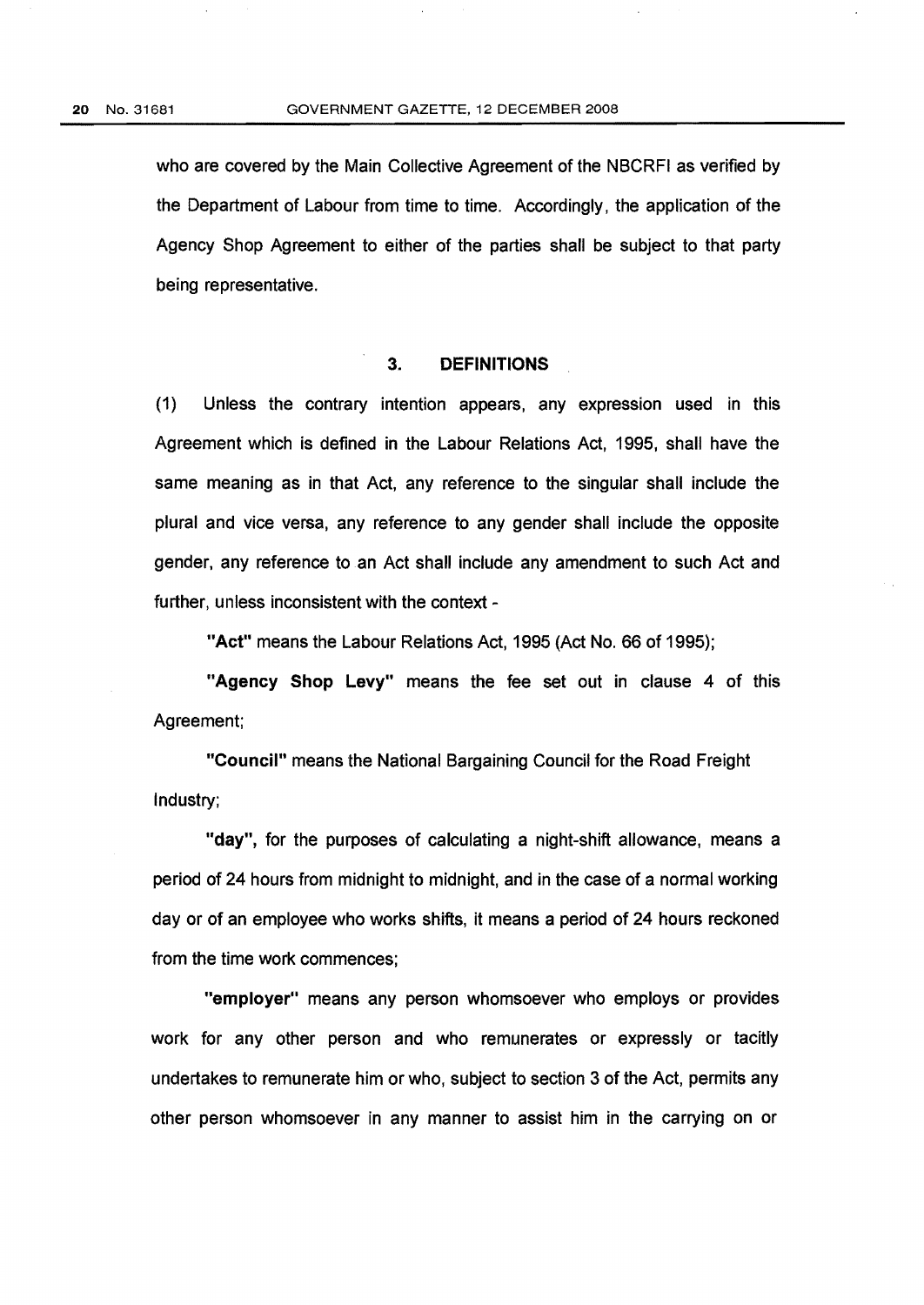$\cdot$ 

conducting of his business or undertaking and "employ" has a corresponding meaning;

"employment" has the meaning set out in clause 20(7) of the Main Collective Agreement;

"establishment" means any premises on or in connection with which one or more employees are employed in the Road Freight Industry;

"law" includes the common law;

"month" means a calendar month, which is one of the 12 named periods into which a year is divided;

"monthly wage" means an employee's weekly wage multiplied by four and a third;

"Road Freight Industry" or "Industry" means the Industry in which employers and employees are associated for the carrying on of one or more of the following activities for hire or reward:

- (i) The transportation of goods by means of motor transport;
- (ii) the storage of goods, including the receiving, opening, unpacking, packing, despatching and clearing or accounting for of goods where these activities are ancillary or incidental to paragraph (i); and
- (iii) the hiring out by temporary employment services of employees for activities or operations which ordinarily or naturally fall within the transportation of goods, irrespective of the class of undertaking, industry, trade or occupation in which the client is engaged as an employer; but \

"transportation of goods" does not include the following: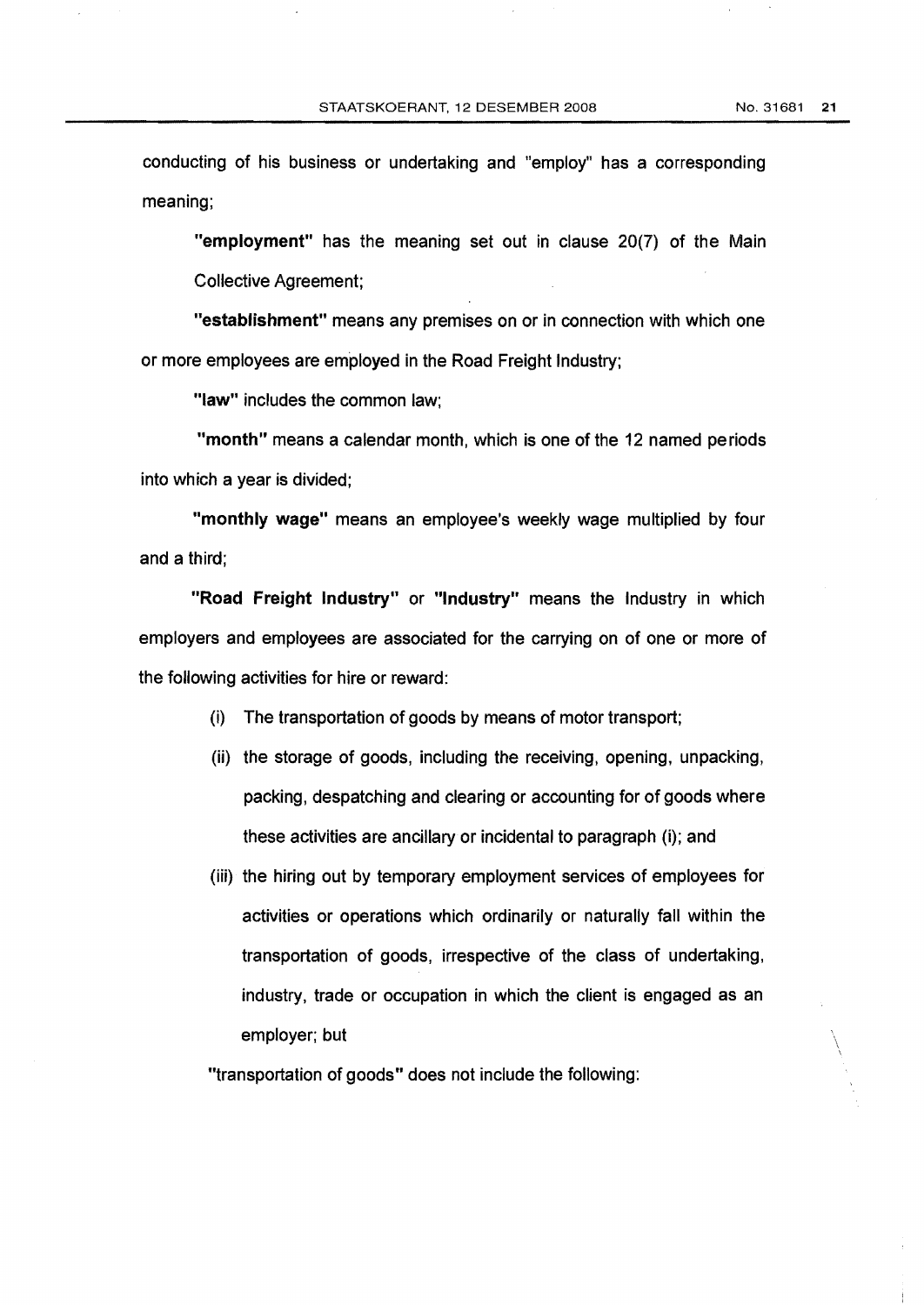- (aa) The undertakings, industries, trades or occupations in respect of which the Transnet Industrial Council was registered on 2 October 1991; the interests in respect of which that Council was registered being the undertakings, industries, trades or occupations of Transnet Ltd as engaged in by Spoornet, South African Airways, Autonet, Portnet, Transnet, Transwork, Promat and Protekon, or any other business, undertaking, industry, trade, occupation, unit, department or section of Transnet Ltd;
- (ab) the Motor Ferry Industry, which means the industry in which employers and employees are associated for the transportation of motor vehicles by road, sea or rail, between vehicle manufacturers and motor dealerships;

"temporary employee of a temporary employment service" means a temporary employee of a temporary employment service referred to in clause 18(1) of the Main Collective Agreement;

"temporary employment service" means any person who, for reward, procures for or provides to a client other persons who

- (a) render services to or perform work for the client; and
- (b) are remunerated by the temporary employment service;

"wage" means the amount of money payable to an employee as a basic wage in terms of clause 7 of the Main Collective Agreement in respect of his ordinary hours of work as prescribed in clause 5(1) of the said Agreement and excludes any bonus: Provided that if an employer regularly pays an employee in respect of such ordinary hours of work a larger amount than that prescribed in clause 7, it means such larger amount;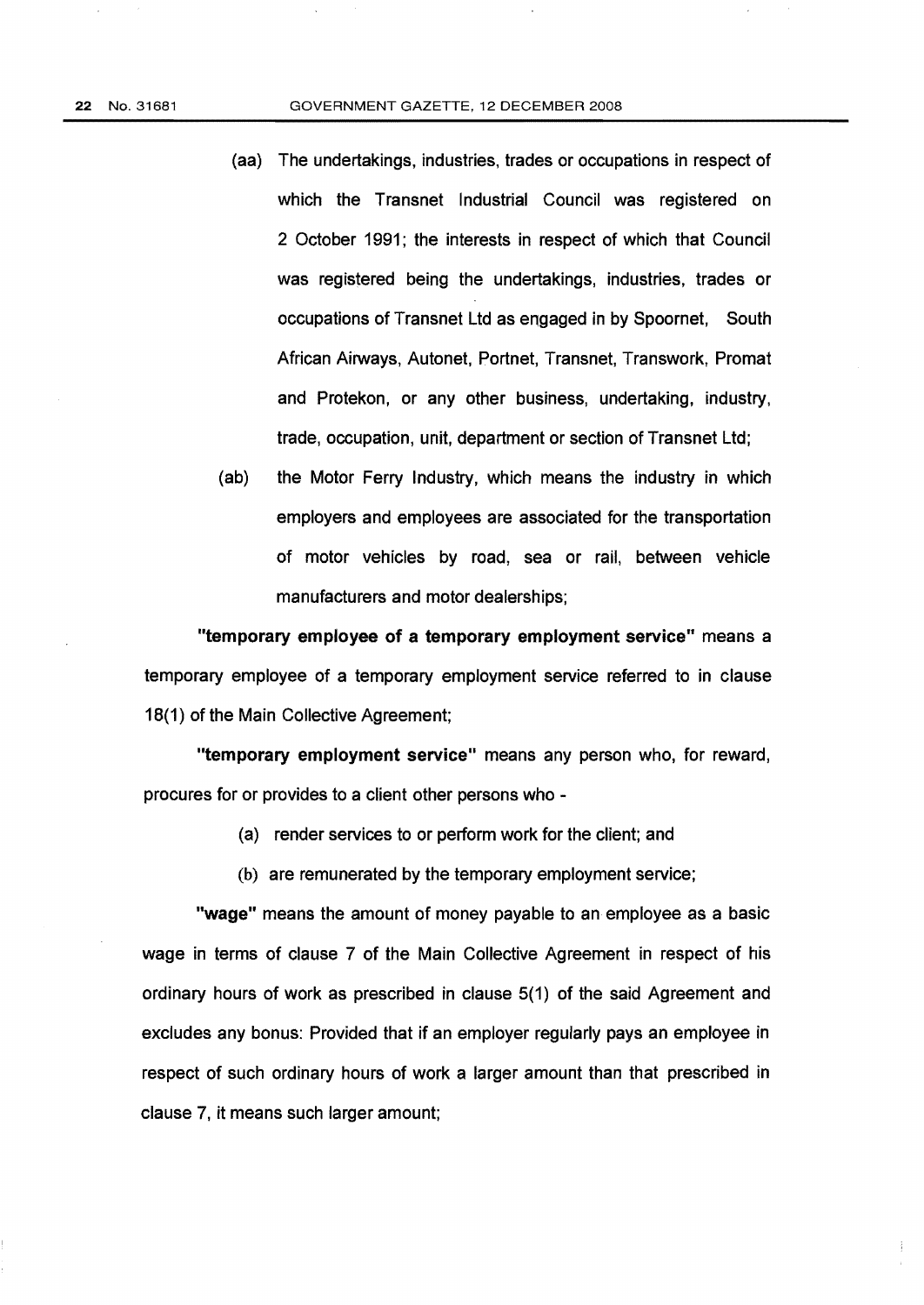"wage register" means the record required to be kept by an employer in terms of clause 42 of the Main Collective Agreement;

"working day" means any period of ordinary hours of work and overtime, as defined, and any meal intervals and rest intervals referred to in clause 5(2) and (3), respectively, of the Main Collective Agreement falling within a single 24 hour cycle and shall be deemed to commence at the time at which an employee commences work during such cycle;

"year", in respect of an employee, means any period of employment in the Industry extending over a period of 252 completed shifts.

(2) The Council shall be the body responsible for the administration of this Agreement and it may, for the guidance of employers and employees, issue interpretations and rulings not inconsistent with the provisions hereof or of the Act.

#### 4. AGENCY SHOP LEVY

## 4.1 EMPLOYEES

- 4.1.1 An Agency Shop Agreement in terms of section 25 of the Labour Relations Act is hereby introduced and the provisions of the Act shall prevail. The object of this Agreement is to ensure that all employees who receive the benefits of collective bargaining contribute towards its costs.
- 4.1.2 Subject to provisions of this clause a levy, to be known as an Agency Shop Levy, shall be deducted by employers from the wages of all employees who are employed in the Industry on scheduled activities covered by the National Bargaining Council for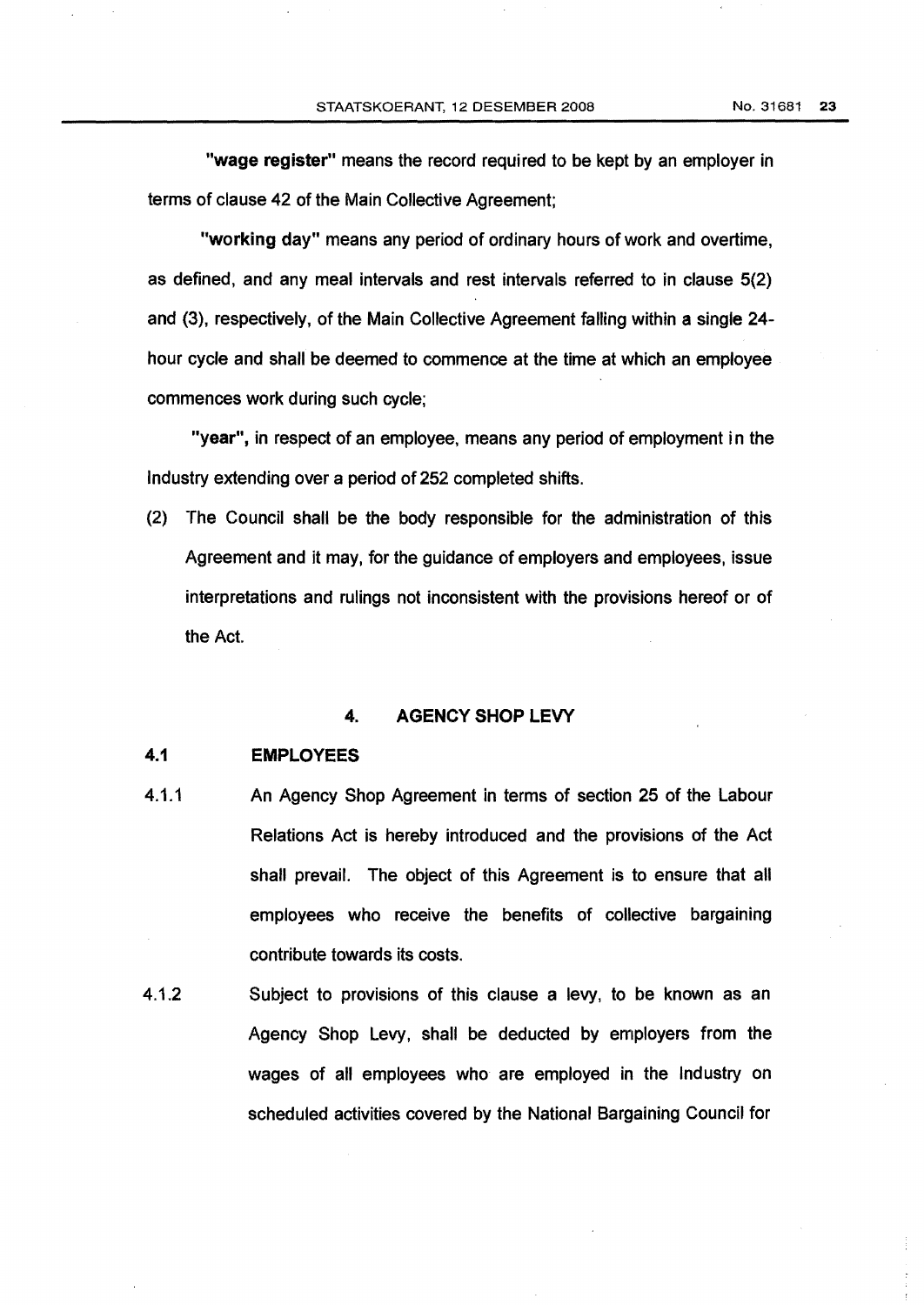scheduled activities covered by the National Bargaining Council for the Road Freight Industry Main Collective Agreement and who are not members of a trade union which is a party trade union to the Council.

- 4.1.3 Any existing agency shop agreement at company level shall be superseded by this Agreement.
- 4.1.4 The Agency Shop Levy applicable to non-party employees shall be equivalent to 1% (one per cent) of the employees' weekly wage.
- 4.1.5 An employer shall effect payment of the amount due in terms of clause 4.1.4 at the Head Office of the Council at Fifth Floor, Road Freight House, 31 De Korte Street, Braamfontein, Johannesburg, and shall also submit to the Secretary of the Council at the same address, by not later than the  $20<sup>th</sup>$  day of each month, a monthly return (Annexure D to the Main Collective Agreement), with the particulars in the form specified by the Council for this purpose, including each employee's full names, surname, date of birth and identification number.
- 4.1.6. The Secretary of the Council shall deposit all moneys received in terms of clause 4.1.5 into a bank account administered by the Council.
- 4.1.7 The Secretary of the Council shall, within seven (7) days of receipt of moneys in terms of clause 4.1.6 above, transmit to the trade unions which are party to the Council, in proportion to the number of members of each trade union, the Agency Shop Levies received by the Council during the preceding month and the unions shall, on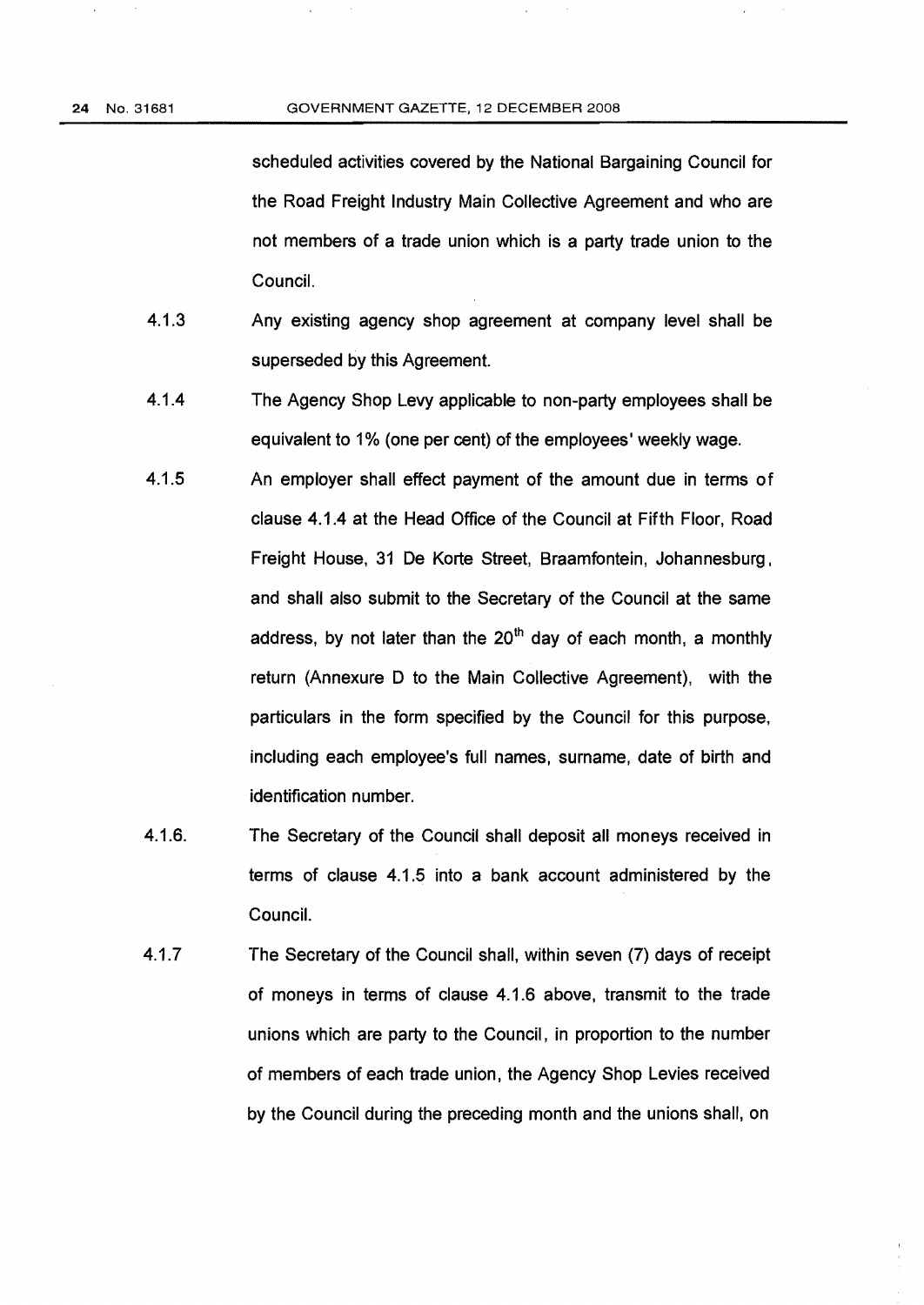receipt, pay such amounts into a separate account administered by the respective unions.

- $4.1.8$  The levy may not be used  $-$
- 4.1.8.1 **to pay an affiliation fee to a political party:**
- 4.1.8.2 to make a contribution in cash or in kind to a political party or to a person standing for election. to any political office; or
- 4.1.8.3 for any expenditure that does not advance or protect the socioeconomic interests of employees.
- 4.1.9 Once the Agency Shop Agreement has been implemented, any subsequent change in the Agency Shop Levy shall only be effected when parties to the Council reach an agreement which is subsequently promulgated and extended to non-parties.
- 4.1.10 The Agency Shop Levy shall be deducted by an employer for as long as the party unions remain representative, as required by section 25 of the Act, of the employees in the Industry covered by this Agreement provided that an employer shall cease to make the Agency Shop Levy deduction only upon withdrawal of the Agency Shop Agreement by the Minister in terms of section 32 of the Act.
- 4.1.11 Employees who are not members of the trade unions party to this Agreement are not compelled by the Agency Shop Agreement to become members of those trade unions.
- 4.1.12 The provisions of sections 98 and 100(b) and (c) of the Act apply, read with the changes required by the context, to the separate accounts referred to in clause 4.1.7.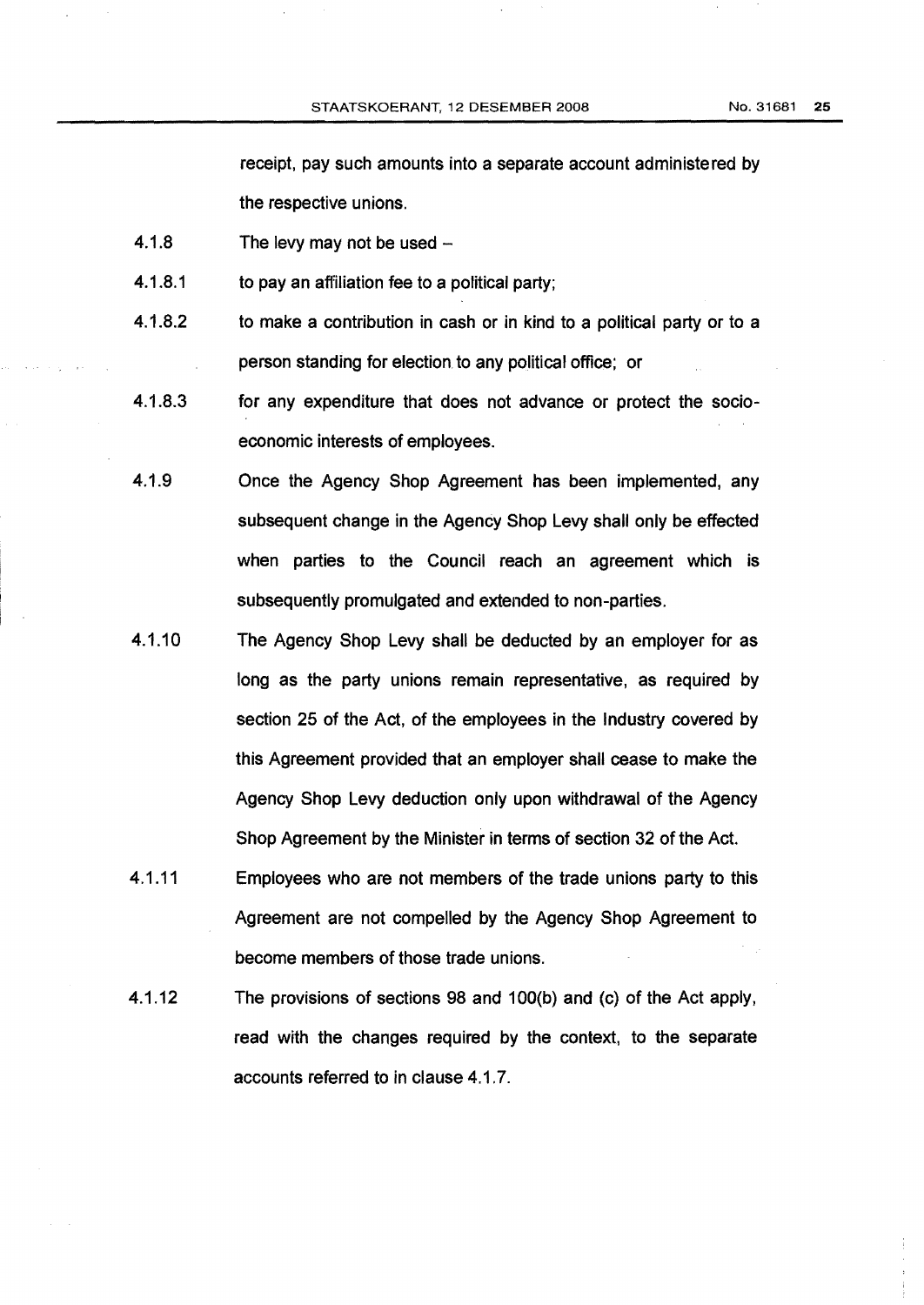26 No. 31681 GOVERNMENT GAZETTE, 12 DECEMBER 2008

# 4.2 **EMPLOYERS**

It is agreed that the Agency Shop Agreement contain clauses to the following effect in relation to employers and employers' organisations:

- 4.2.1 Every employer who is not a member of an employer's organisation party to the Council (a non-party employer) and who is engaged in the Industry as defined, shall pay a monthly collective bargaining levy to the Council in an amount calculated in terms of clause 4.2.2.
- 4.2.2 The employers' organisation/s shall charge all operators and temporary employment services a collective bargaining levy of R2 400,00 per annum, collected monthly at R200,00 per month: Provided that such amount does not exceed the minimum monthly membership fee that is levied by such employers' organisation.
- 4.2.3 Every non-party employer shall effect payment of the amount due in terms of clause 4.2.2 at the Head Office of the Council at Fifth Floor, Road Freight House, 31 De Korte Street, Braamfontein, Johannesburg, and shall also submit to the Secretary of the Council at the same address, by not later than the  $20<sup>th</sup>$  day of each month, a monthly return (Annexure D to the Main Collective Agreement), with particulars in the form specified by the Council for this purpose, including each employee'S full names, surname, date of birth and identification number.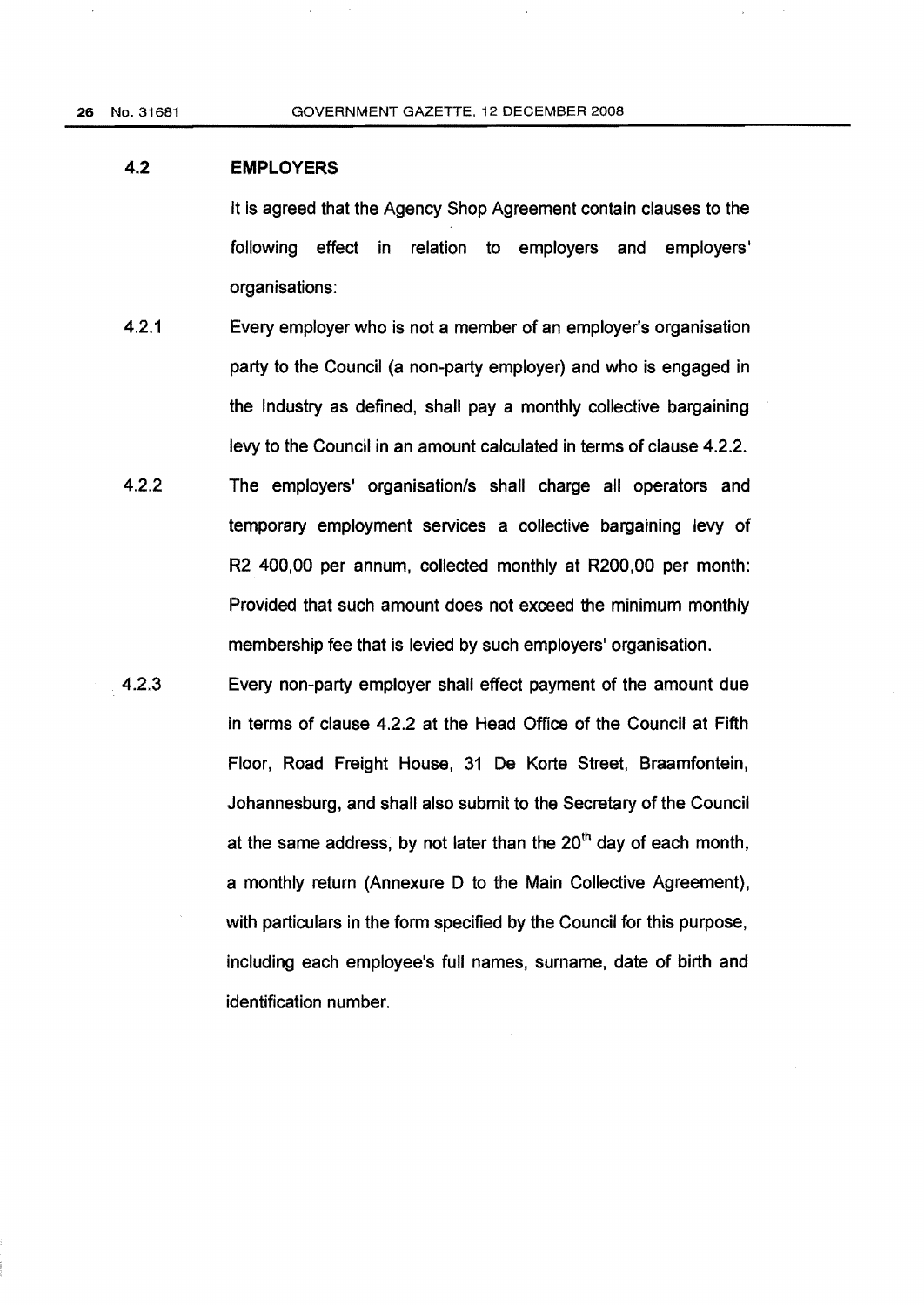- 4.2.4 The Secretary of the Council shall within seven (7) days of receipt of the moneys referred to in clause 4.2.3 above, transmit to the employers' organisations, which are party to the Council in proportion to the number of employees that each employers' organisation represents, the collective bargaining levies received by the Council during the preceding month and the employer shall, on receipt, pay such amounts into a separate account administered by the respective employers' organisations.
- 4.2.5 The levy may not be used  $-$
- 4.2.5.1 to pay an affiliation fee to a pOlitical party;
- 4.2.5.2 to make a contribution in cash or in kind to a political party or to a person standing for election to a political office; or
- 4.2.5.3 for any expenditure that does not advance or protect the socioeconomic interests of their members.
- 4.2.6 The provisions of sections 98 and 100(b) and (c) of the Act apply, read with the changes required by the context, to the separate accounts referred to in clause 4.2.3.
- 4.2.7 Applications by non-parties for exemption from any or all of the provisions of this Agreement shall comply with the requirements prescribed by the Council's Exemptions and Dispute Resolution Collective Agreement published under Government Notice No. R. 1143 of 7 December 2007, as amended and extended from time to time.